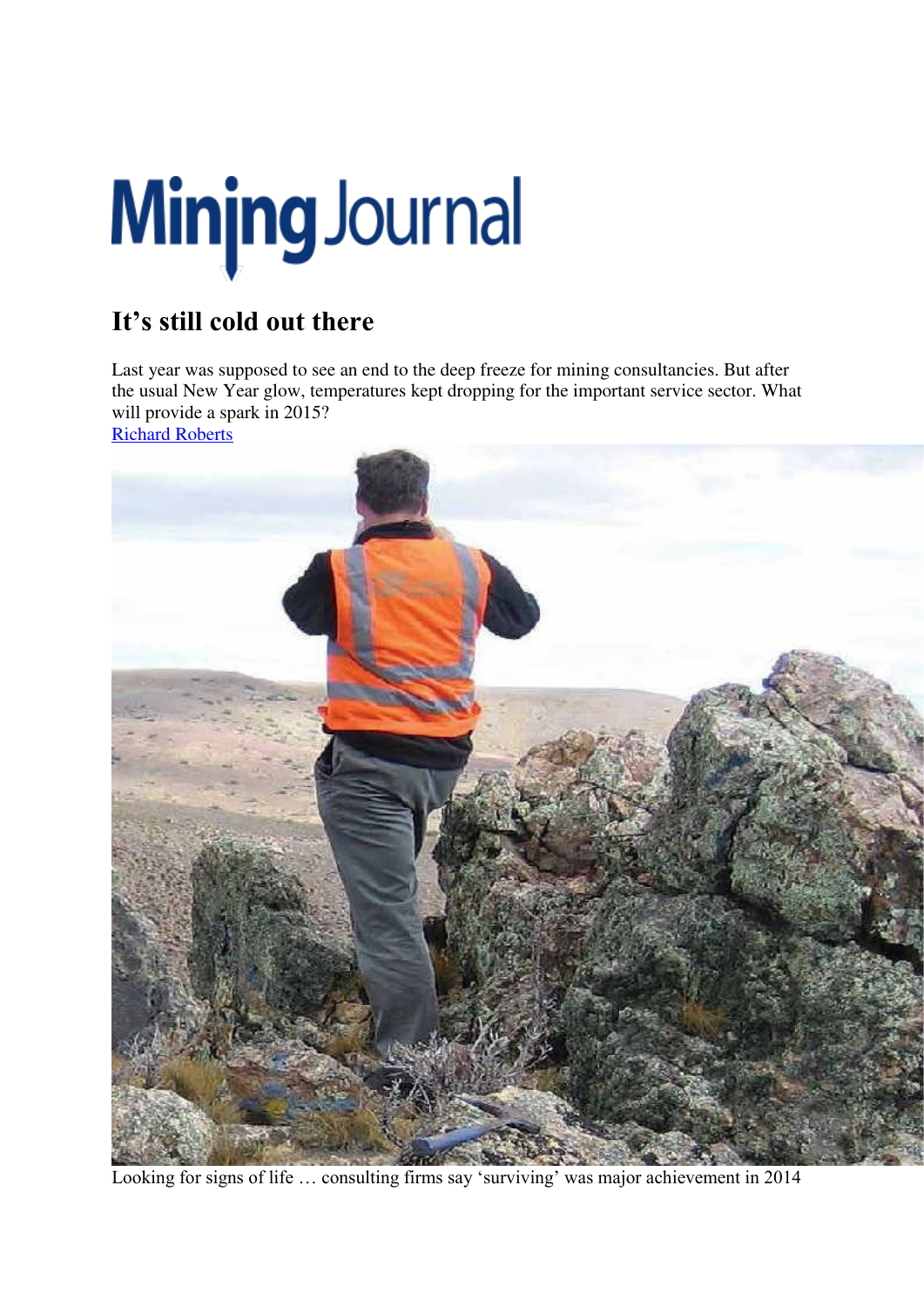A veteran of more than 30 years in the mining industry, Optiro director Ian Glacken, said the 12 months to the middle of last year was the worst period of famine he'd seen in his career in terms of companies being able to raise or borrow money, much less spend it. Consultants were, for one reason or another, right in the "firing line".

And yet, oddly, for Optiro at least, the second half of the year saw more work coming through the door. "The last four-to-five months of last year, and the start of this year, have been strong for us, and I'm hoping that's going to continue," he said.

"I don't perceive 2015 as being quite as much of a train-wreck as 2014 – at least the first half of 2014 – and in fact I think it's going to be more positive. Now, whether it's going to be strongly positive or mildly positive is hard to say, but we're targeting a year of consolidation and perhaps some modest growth."

Other experienced leaders such as SRK's Andy Barrett, AMC's Peter McCarthy, CSA Global's Jeff Elliott and RPA's Deborah McCombe say it's not all doom and gloom. While the fast-paced globalisation that has characterised much mining investment in the past decade and a half has slowed, service companies continue to push more deeply into regions they see offering near and longer term opportunities.

"Demand has remained at reasonable levels in several countries including Canada, USA, South Africa, UK, Russia and Peru to name a few," Barrett said from Vancouver.

"Demand in these regions is generally similar to slightly softer than pre-downturn levels, rather than representing growth.

"We remain optimistic about longer term growth prospects in most countries is which we operate. We have worked through enough cycles in the past to know that this one will turn as well"

McCarthy told Mining Journal there was considerable scope for knowledge and technology transfer from Canada and Australia to Eastern and Central Europe, India, Africa and South America, "and maybe to the USA one day if they ever get a mining industry going again".

"Their underground mining technologies are generally behind," he said. More broadly, "innovation is stalled at present due to the shortage of funds and new projects.

"The biggest influence we can have is on optimising operations so that they match the objectives of the board and maximise returns to shareholders. Many mines – perhaps most – are run sub-optimally due to lack of understanding by their management of what levers to pull."

McCombe said: "Many mineral reserve commodity prices are at or below current prices [so] the margin and use of incremental grades is problematic for many mining operations. Analysis requires experienced professionals providing sound due diligence advice for investors<sup>"</sup>

"We have worked through enough cycles in the past to know that this one will turn as well"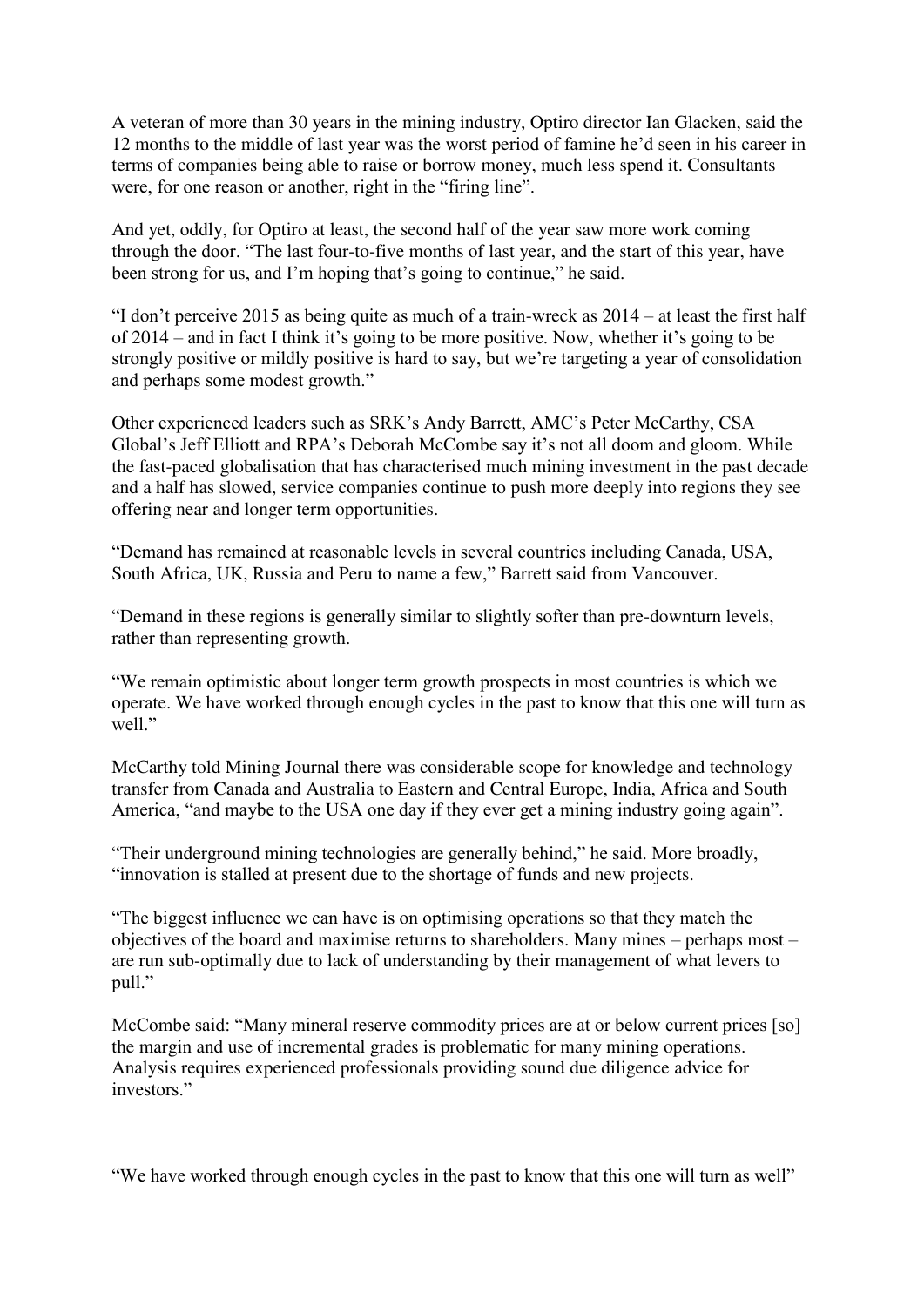China continues to be a major source of funding for projects around the world, but from a consulting-sector perspective, "the Chinese are unlikely to pay much for advice from Western consultants", according to McCarthy.

Still, said Canada-based RPA's McCombe, "international consultants can generally provide the experience and bearing required by banks and other financing institutions rather than smaller, local consultants".

Positioning for an inevitable upturn in project funding and development, particularly in Latin America, parts of Asia, and sub-Saharan Africa, has remained a strategic imperative for a large number of consulting firms even as they have been streamlining teams to survive the current downturn.

While it cut staff and consultant numbers in line with market conditions in 2014, CSA Global maintains an aggressive stance on international growth. Managing director Jeff Elliott said CSA continued to do a lot of work for Australia-based companies offshore.

"We continue to have good growth in activities in the Americas but we see so much more potential in this part of the world and particularly Latin America," he said. "We see Latin America as a huge opportunity for growth particularly servicing the needs of emerging and smaller producers. The MENA [Middle East and North Africa] region is also crying out for development and technical assistance to drive investment and we have had increasing requests for work from this region.

"We have significantly increased our activities in Northern Africa and the Middle East and our work in Central Asia has swung from being centred in Russia to Kazakhstan and Kyrgyzstan."

This year's survey showed Russia remained alluring for many; out of reach for most.

Another Australia-based firm with a growing presence in South America, Mining Plus, saw the continent as its outstanding long-term growth avenue, "given the proactive government approach in many of the primary industry based countries", managing director Ben Auld said. An office set up two years ago in Peru was continuing to yield positive results.

A firm that actually grew its staff and consulting numbers in 2014, Deswik, saw the Americas as growth markets. It is going very much against the sector grain in planning to open offices in the US, Russia and South America in 2015. "Our major achievement for 2014 was maintaining profitability in a declining market. For 2015 we expect significant growth in new regions," a spokesperson said.

Golder global mining client manager Dave Walker said much industry spending activity was focused on existing operations and sustaining capital, with some capital expenditure on expansions and new projects, but the nature of spending was understandably largely linked to commodity and geography, coupled with perceived risk.

"This makes the potential for new base metal projects in South America a strong possibility," he said. "Comparatively, the USA and Canada represent relatively onerous and expensive operating environments, but the low risk in these areas makes them attractive in base and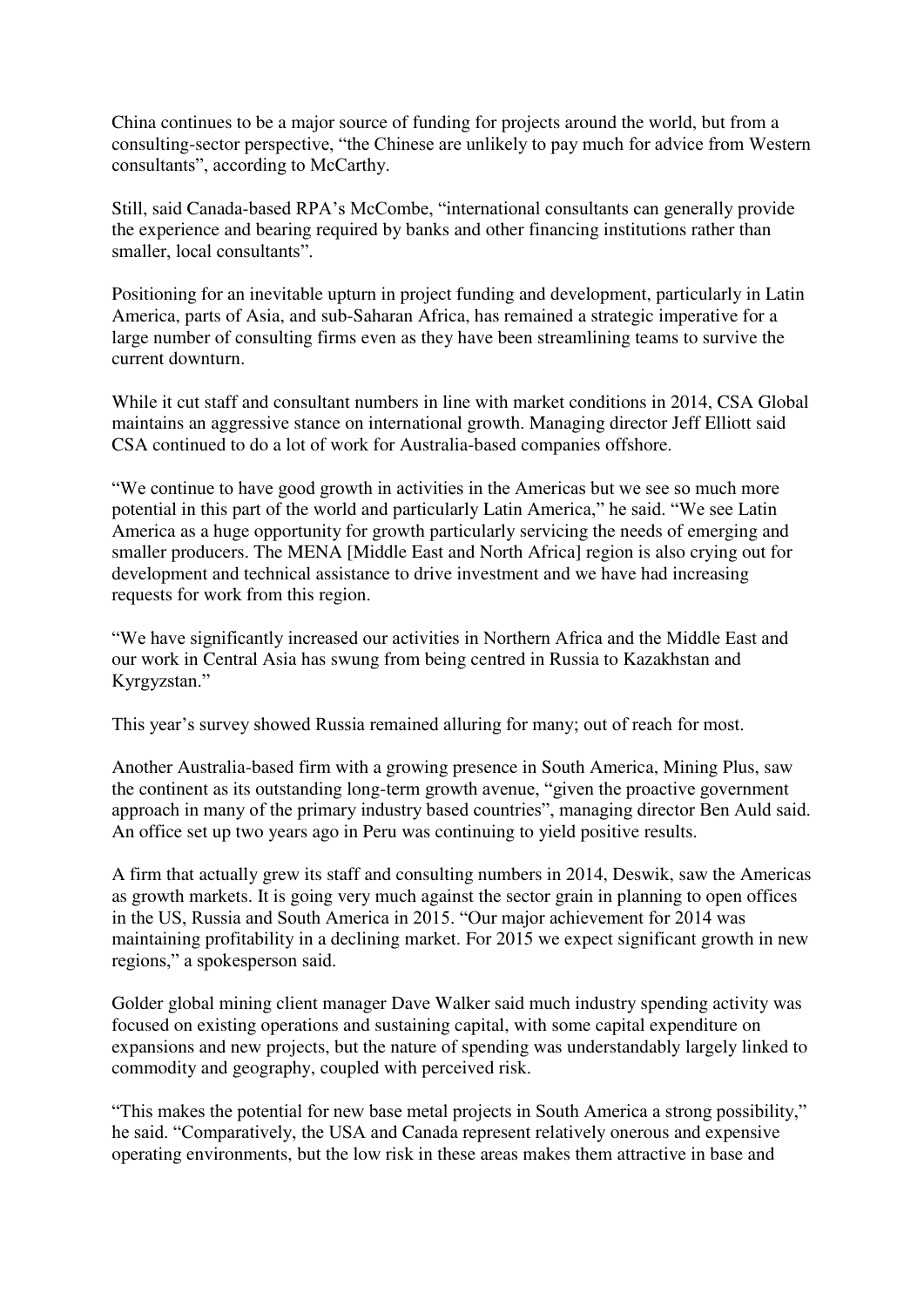precious metals, and particularly in industrial minerals on the back of a slowly recovering US economy.

"We are seeing some growth in demand in natural resources and infrastructure projects in the likes of northern and eastern Europe. This has been related broadly to government investments in infrastructure, financial pledges towards growth within the mining industry, and ongoing investment within the energy sector to meet future demand. Weak iron prices and tough operating strategies among the iron ore majors in Australia continue to make it a tough market right now."

Walker said Golder had been involved in mining for more than 50 years and the sector continued to be a mainstay of its business. "We are seeing steady investment from the mining majors in each of our operating regions, and this remains crucial for us as we move into 2015," he said.

Africa, the Middle East and Central Asia also presented "strong long term growth centres".

Optiro's Glacken said gold and South East Asia (particularly Malaysia, Indonesia and Laos) were "areas where there has been growth and where I predict there will be more growth".

"That's from locally listed companies, not just Australia-listed companies," he said.



"We're doing exploration predictive-type work; we're doing some resource estimation work; we're doing mining review work and mine planning work; and we're also doing audit and review work. Probably another theme would be the increase in the audit and review work over the last year or so. That forms quite a large part of our business."

Nearly all mining consulting firms, whether still staunchly independent or part of bigger engineering concerns, have cut back staffing, including core consulting groups, significantly, some getting back to half the personnel they had at the peak of the recent boom.

## *(Image right) The earth is flat … many firms (very) cautiously optimistic about 2015*

Several consultancies said competitors were bidding at loss-making rates to undercut their rivals. "In the longer term this will be counterproductive and will damage the industry," one said.